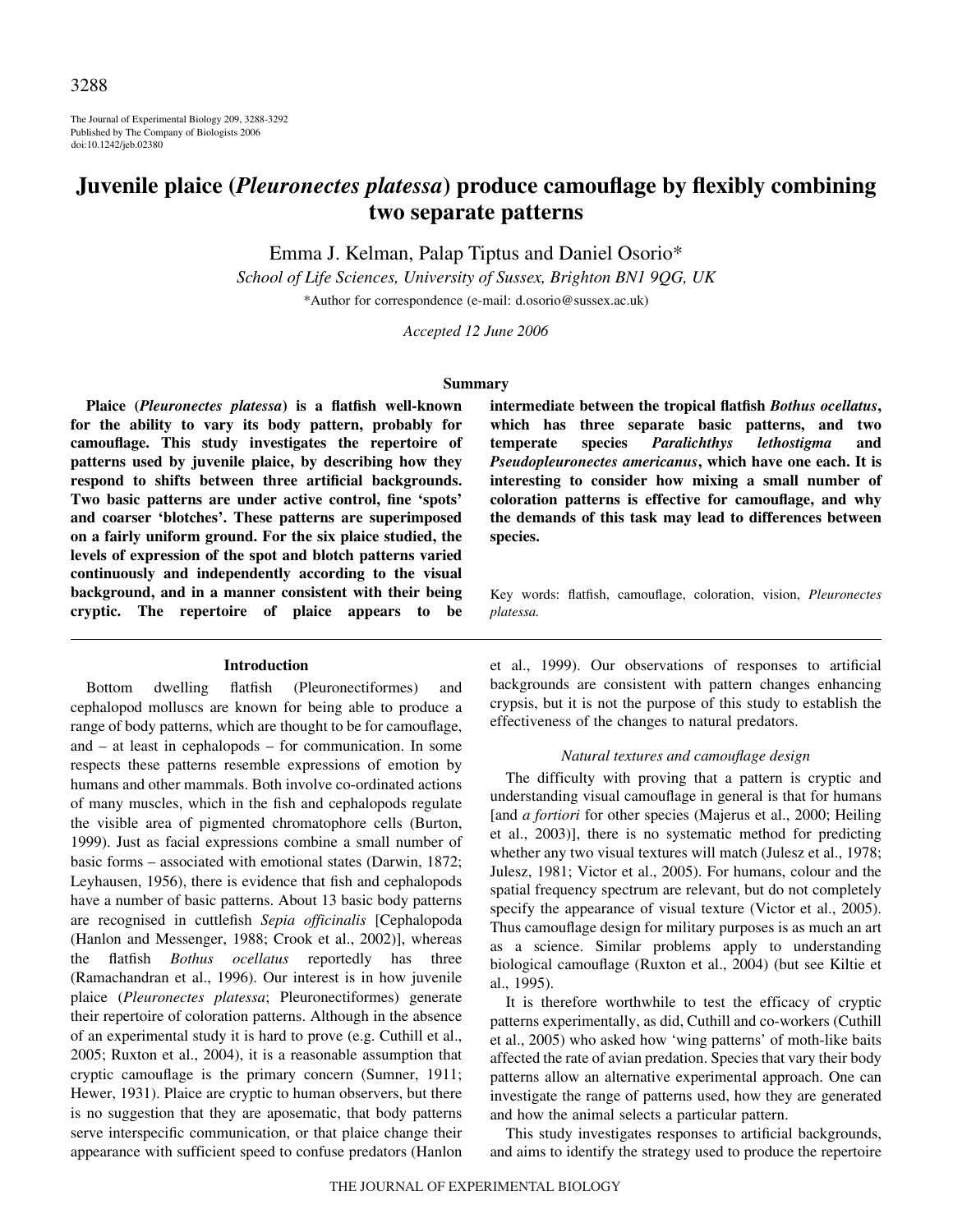or gamut of patterns that is expressed. One option is to use a relatively large set of different patterns, and to express them one at a time. This strategy is used by human military camouflage. An alternative is to combine flexibly a small number of patterns to match a range of backgrounds*.* These patterns would, in effect, be a basis-set for generating a range of visual textures (or images). Other possibilities can easily be imagined. If the patterns are used for camouflage the relative merits of different strategies may depend on how natural backgrounds vary. For example, whether there are a number of distinct kinds, or continuous gradation between a few basic types of visual texture (Julesz, 1981; Kiltie et al., 1995; Cuthill et al., 2005).

We note that an interpretation in terms of the relationship between the repertoire of body patterns and visual texture of backgrounds as an adaptation for cryptic camouflage, although reasonable, is not essential to the validity of our observations. They could for instance be related to the information content of a communication system (Leyhausen, 1956; Crook et al., 2002).

Flatfish achieve short-term colour variation by means of melanophores that are under neuronal control (Burton, 2002), and which expand to produce dark patches and/or mask the iridophores [i.e. white structural reflectors (Lanzing, 1977); see Fig. 1A]. In a study of how visual backgrounds affect coloration in two species of flatfish, southern flounder (*Paralichthys lethostigma*) and winter flounder (*Pseudopleuronectes americanus*), Saidel (Saidel, 1988) concluded that both the mean reflectance and the contrast of the background have an influence. Maximal contrast in pattern of *Paralichthys* ranged from 14% to 70%, according to the background. These two species did not match further aspects of visual texture, for example whether the background was fine or coarse. In particular, for *Paralicthys* "*all features of skin texture were present for all adaptive changes*" [(Saidel, 1988), p. 495]. This limitation is not faced by the tropical flounder *Bothus ocellatus* (Ramachandran et al., 1996), where a principal components analysis of their body patterns suggested that they have three basic patterns. In *Bothus* the authors observed continuous variation, but did not quantify the levels of expression. For juvenile plaice used here coloration turned out to be sufficiently simple for us to analyse their body patterns by visual inspection  $(Fig. 1A)$ .

## **Materials and methods**

Six wild-caught juvenile plaice (*Pleuroncetes platessa* L.;  $64-110$  mm in length and  $35-72$  mm width) were used. They were held in a circular tank  $(1.2 \text{ m})$  in diameter,  $0.2 \text{ m}$ depth with natural seawater pumped from offshore) at between  $14^{\circ}$ C and  $16^{\circ}$ C; maintained under a 12 h:12 h L:D lighting regime; and fed daily *ad libitum* with frozen krill (*Euphausia superba*).

Experiments were performed in a glass tank  $(0.9 \text{ m} \times 0.9 \text{ m})$ on artificial backgrounds (Fig. 1A) made of substrate fixed to

 $0.5~\text{m} \times 0.5~\text{m}$  Perspex sheets with aquarium sealant (Geocel Ltd, UK). In preliminary tests from a range of backgrounds we chose three that caused the plaice to produce clearly distinct patterns (Fig. 1A). These were as follows: (1) the glass aquarium raised above a wooden table, giving a uniform pattern; (2) black and white gravel with the average diameter of three millimetres; and (3) natural gravel (with an average diameter of five millimetres) with blue circles of 60 mm in diameter painted randomly on the gravel. Hereafter these are called backgrounds 1, 2 and 3. In experiments, the backgrounds were paired, to provide the six possible transitions: i.e.  $1\rightarrow 2$ ,  $1\rightarrow 3$ ,  $2\rightarrow 1$ ,  $2\rightarrow 3$ , and  $3\rightarrow 1$ ,  $3\rightarrow 2$ .

At the start of an experiment a plaice was placed directly on the first substrate. Preliminary observations showed that plaice completed any changes to their body pattern within 15 min, so the fish was left for this time to adjust, after which a digital photograph was taken (Olympus C-300 Zoom, Olympus America Inc, 3.0 Megapixel and  $2.8 \times$  optical zoom). The fish was then transferred to the second background, and a further image taken after 15 min. Each of the six plaice was tested once for each of the six background transitions.

## *Scoring and analysis of responses*

The procedure described above produced 72 images (2 images for each plaice  $\times$ 6 combinations of backgrounds  $\times$ 6 plaice). A grading scheme was used to specify the how strongly the two body patterns were expressed. Grading was done by two people blind to the background, by removing the latter in Adobe Photoshop. On the rare occasions where the two scores differed they were averaged. Each body pattern was assigned a grade on a four-point scale (Fig. 1C) ranging from  $0$  (not expressed) to 3 (strongly expressed). The spot and the blotch were scored separately, i.e. the scorers graded the spots first, and then blotches. Also, care was taken to identify the positions of all the variable melanophore clusters, as these vary slightly between individual fish.

To investigate the relationship between the visual background and coloration we first looked at the level of expression of the two patterns once animals had settled for at least 20 min (Fig. 1B).  $\chi^2$  tests were used to establish the significance of differences observed (Table 1). In addition to describing these settled patterns we scored the pattern change associated with the transition to a new background (Fig. 1C). For each of the six possible transitions, changes were scored +1 for an increase, 0 for no change and –1 for a decrease in the level of expression. To distinguish effects of the background from the (non-directional) effects of a change we combined data for opposite pairs of transitions (e.g.  $1\rightarrow 2$  and  $2\rightarrow 1$ , etc.; Fig. 1C). Thus an increase in the expression of a feature associated with the transition  $1\rightarrow 2$  is equivalent to a decrease for the transition  $2\rightarrow 1$  etc. This gave a set of 12 separate measurements for each pair of backgrounds; one forward and one reverse for each of the six fish. As the tests were done at different times they are independent. A sign test was applied to non-zero scores to determine the effect of background on the change in body pattern.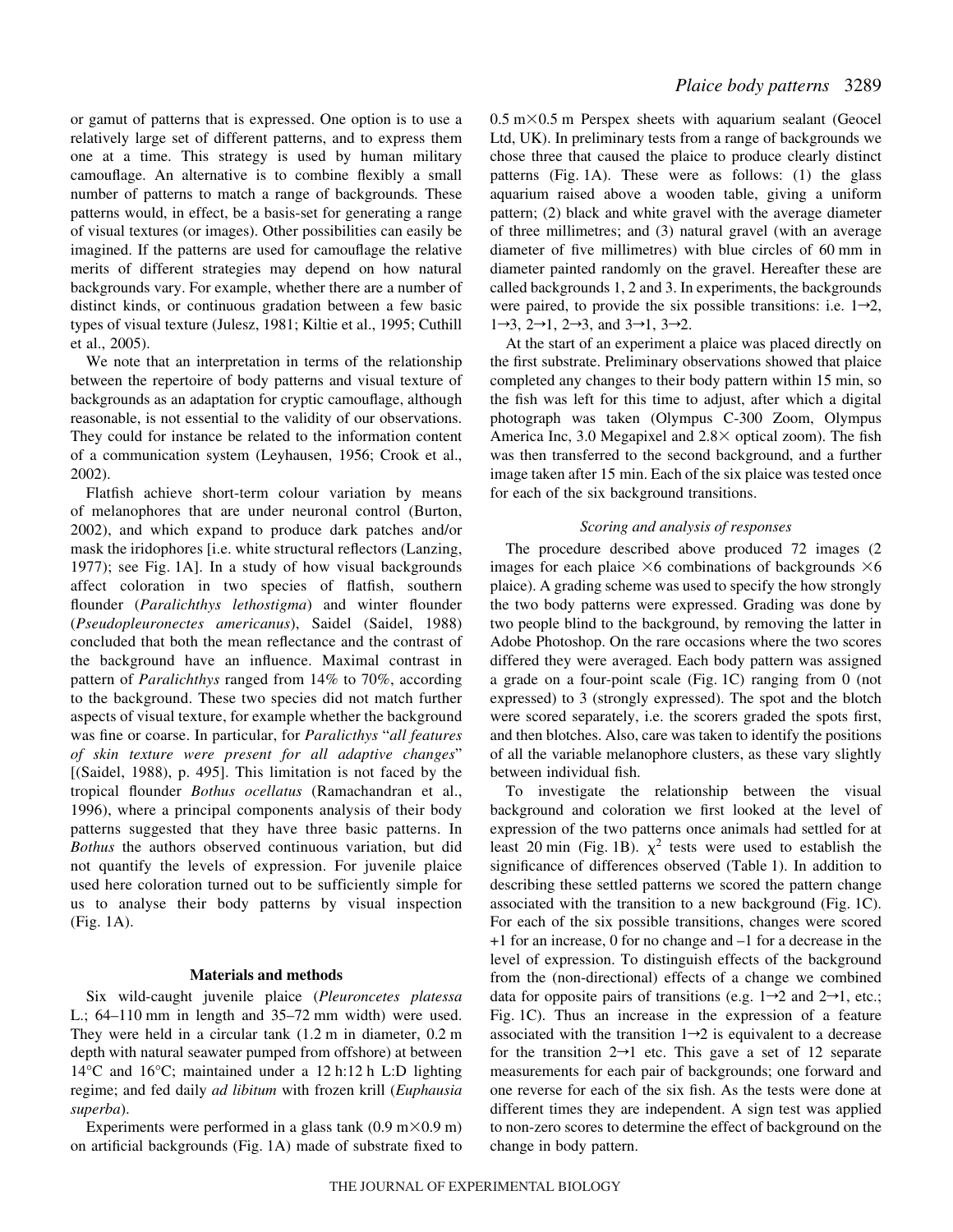



### **Results and discussion**

From preliminary studies using a wide range of backgrounds, the three experimental backgrounds that were used for systematic study were those that gave the widest range of patterns (Fig. 1A). We found, by visual inspection, that patterns could be completely characterised in terms of the level of expression of two types of feature, namely small discrete 'spots', and larger 'blotches'. There was also no sign that the intensity of any spot was varied independently of the other spots, and the same applied to blotches. We can therefore conclude that spots and blotches represent two basic patterns. The expression of each of these patterns varied continuously, and independently of the other (Fig. 1A, B; Table 1). We note that whereas it was not difficult to analyse the plaice patterns (non-parametrically) by visual inspection, this method would

Fig. 1. (A) Photographs showing varying levels of expression of spots and blotches. Letters A–D identify four individual plaice out of the six used in the study. The modifiable features can be seen by comparing the images at the four corners of the figure. Spots are readily identified, the blotches are confusable with fixed dark patches, three of which are clearly seen on fish A. Images were scored blind (see Materials and methods). The three different backgrounds are illustrated. Background 1 in the left column, background 2 at the lower right and background 2 at the upper middle. It is apparent that the fish can regulate the expression of spots and blotches continuously and independently. On background 1, spots and blotches are expressed at a low level. On background 2, spots are dominant, with the white spots giving an impression of transparency, which is a very effective camouflage technique. On background 3, both spots and blotches are clearly expressed. (B) Responses of plaice to the three different backgrounds. Data are for six individuals each recorded twice on the three backgrounds, after at least 15 min acclimatisation. Plots show the levels of expression of spots and blotches in each of the twelve images for each background. The greyscale indicates the proportion of occasions on which a given combination of spots and blotches were seen. Table 1. The background has significant effect on coloration pattern (see Table 1). (C) Changes in level of expression of spots and blotches associated with the transition between each of the three pairs of backgrounds. The values plotted are based on scores of the sign but not the magnitude of the change in expression associated with a transition between a pair of backgrounds. See main text for details. Changes in levels of expression all differ significantly from zero (*P*<0.05), with the exception of blotches in transition  $1\rightarrow 2$  (see Results).

be much more difficult with higher dimensional systems such as that of the flatfish *Bothus* or of *Sepia* and other cephalopods where more powerful statistical image processing may be required (Ramachandran et al., 1996; Crook et al., 2002; Anderson et al., 2003).

There are approximately equal numbers of dark and light spots, which lie roughly symmetrically about the midline running from the head to the tail (when the fish is viewed from above). The spots are less prominent close to this midline. Blotches are dark, and they too are most prominent near the sides of the body, but in fact lie in six transverse bands, which form regular but 'blurred' stripes running across the animal. Lanzing (Lanzing, 1977) also noted on the approximate symmetry of plaice body patterns. Given that dorsal and ventral parts of fish are not normally mirror images this distribution is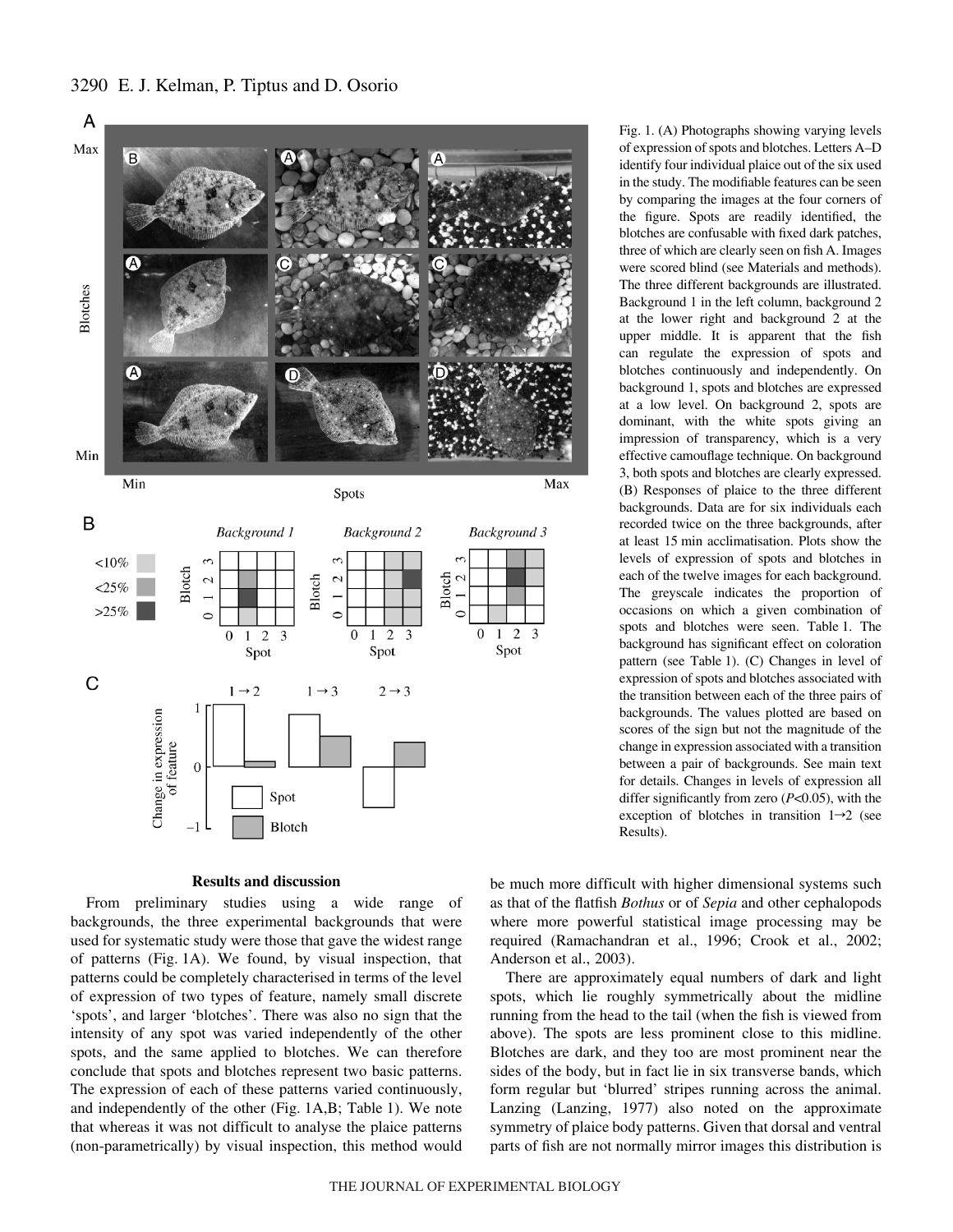| Table 1. Expression of spots and blotches by plaice settled for |  |  |
|-----------------------------------------------------------------|--|--|
| 15 min on the three backgrounds                                 |  |  |

|                 | ັ                   |    |  |  |  |
|-----------------|---------------------|----|--|--|--|
|                 | Level of expression |    |  |  |  |
| <b>Spots</b>    |                     |    |  |  |  |
| Background      |                     |    |  |  |  |
|                 |                     | 12 |  |  |  |
|                 |                     |    |  |  |  |
|                 |                     |    |  |  |  |
| <b>Blotches</b> |                     |    |  |  |  |
| Background      |                     |    |  |  |  |
|                 |                     |    |  |  |  |
|                 |                     |    |  |  |  |
|                 |                     |    |  |  |  |
|                 |                     |    |  |  |  |

Each of the six fish was tested twice on each of the three backgrounds; values are the scores for each individual test. Given the balanced design we treated samples as independent using two-sided  $\chi^2$ , with Fisher's exact test where appropriate.

There are significant effects of the background. For spots comparing background 1 with combined data for backgrounds 2 and 3, at expression levels 0,1 *vs* 2,3: *P*<0.001. For spots comparing backgrounds 2 and 3 at expression levels 0–2 *vs* 3 *P=*0.09. For blotches comparing levels 1, 2, 3 separately and expression levels 0,1 *vs* 2, 3: *P*=0.008.

probably not due to developmental constraints, and perhaps implies that symmetry is not detrimental to camouflage (see also Osorio, 1996; Forsman and Merilaita, 2003; Langridge, 2006). In addition to the modifiable patterns flatfish have fixed markings (Fig. 1A, lower left panel) (Hewer, 1931). In our plaice these included large dark patches and a white spot near the opercular fin, which interestingly are rather asymmetrical.

Consistent with the colour changes being used for camouflage the six fish tested showed a significant relationship between the visual background and the patterns expressed (Fig. 1B, Table 1). Similarly, transitions between backgrounds gave systematic directional changes in body patterns (Fig. 1C). Combining data for a transfer from background 1 to background 2 (1–2) with those for the reverse shift,  $2\rightarrow1$  (see Materials and methods), there was a significant increase in expression of spots associated with background 2 ( $\chi^2$  test, *P*<0.001) but no effect on the expression of blotches. Likewise between backgrounds 1 and 3, expression of both spots and blotches increased for background 3 (spots, *P*<0.01; blotches, *P*<0.05). Finally between backgrounds 2 and 3 the expression of spots decreased (*P*<0.005) and the expression of blotches increased (*P*<0.05) for background 3. Overall the selection of pattern according to background by the six plaice in this study was entirely consistent with the notion that the colour changes are for crypsis. Spots and blotches were faintest on the plain background (1), spots most strongly expressed on high-contrast gravel (2), and blotches predominant on pebbles (3). These observations of behaviour on artificial backgrounds indicate but do not, of course, prove that the animals tend to match the visual texture of the seafloor.

#### *Comparison with other species*

The plaice's system for producing body patterns can be compared with those of the other flatfish (Pleuronecticformes), namely southern flounder (*Paralichthys lethostigma*), winter flounder (*Pseudopleuronectes americanus*) (Saidel, 1988) and the eyed flounder *Bothus ocellatus* (Ramachandran et al., 1996). *Paralicthys* and *Pseudopleuronectes* have (at least) one such pattern, *Pleuronectes* two, and *Bothus* three. The three patterns used by *Bothus* were not explicitly identified (but defined in terms of their spatial frequency power spectra), and this may partly reflect the problem of separating the three components of a mixture by simple visual inspection. It is probable (but not certain) that *Bothus* like *Pleuronectes* can control the level of expression of the separate patterns continuously and independently (Ramachandran et al., 1996). Assuming that all systems are equally flexible the number of patterns that can be produced increases with the power of the number of degrees of freedom. Interestingly the timescales over which changes are effected appear to complement their versatility. *Bothus* takes less than 10 s to complete changes, whereas *Pleuronectes* takes about 10 min (unpublished observations). As the four species belong to three families (*Bothus*: Bothidae; *Paralicthys*: Paralicthyidae; and *Pleuronectes*, *Pseudopleuronectes*: Pleuronectidae) it is not possible to say whether the observed differences reflect visual ecology or phylogenetic constraints, but it is interesting to speculate that factors such as water turbidity and depth, the range of backgrounds in the habitat, and the animal's mobility could all affect the desirable repertoire and of speed change of body patterns. For example, *Bothus* lives in shallow waters of tropical coral reefs (Robins and Ray, 1986), where the clear viewing conditions may favour precise matching of background texture over a range of spatial frequencies in cryptic patterns. By comparison, the other species inhabit more turbid temperate seas where details of spatial patterns become blurred over comparatively short ranges, in which case a smaller repertoire of patterns may be adequate.

We thank Peter Jones and the staff at the Brighton Sea Life Centre for providing animals, facilities and help. We appreciate comments on a draft from Bill Saidel, and by the referees. This work was supported by the BBSRC.

#### **References**

- **Anderson, J. C., Baddeley, R. J., Osorio, D., Shashar, N., Tyler, C. W., Ramachandran, V. S., Crook, A. C. and Hanlon, R. T.** (2003). Modular organization of adaptive colouration in flounder and cuttlefish revealed by independent component analysis. *Network* **14**, 321-333.
- **Burton, D.** (2002). The physiology of flatfish chromatophores. *Microsc. Res. Tech.* **58**, 481-487.
- **Crook, A. C., Baddeley, R. and Osorio, D.** (2002). Identifying the structure in cuttlefish visual signals. *Philos. Trans. R. Soc. Lond. B Biol. Sci.* **357**, 1617-1624.
- **Cuthill, I. C., Stevens, M., Sheppard, J., Maddocks, T., Parraga, C. A. and Troscianko, T. S.** (2005). Disruptive coloration and background pattern matching. *Nature* **434**, 72-74.
- **Darwin, C.** (1872). *The Expression of the Emotions in Man and Animals*. London: Murray.
- **Forsman, A. and Merilaita, S.** (2003). Fearful symmetry? Intra-individual